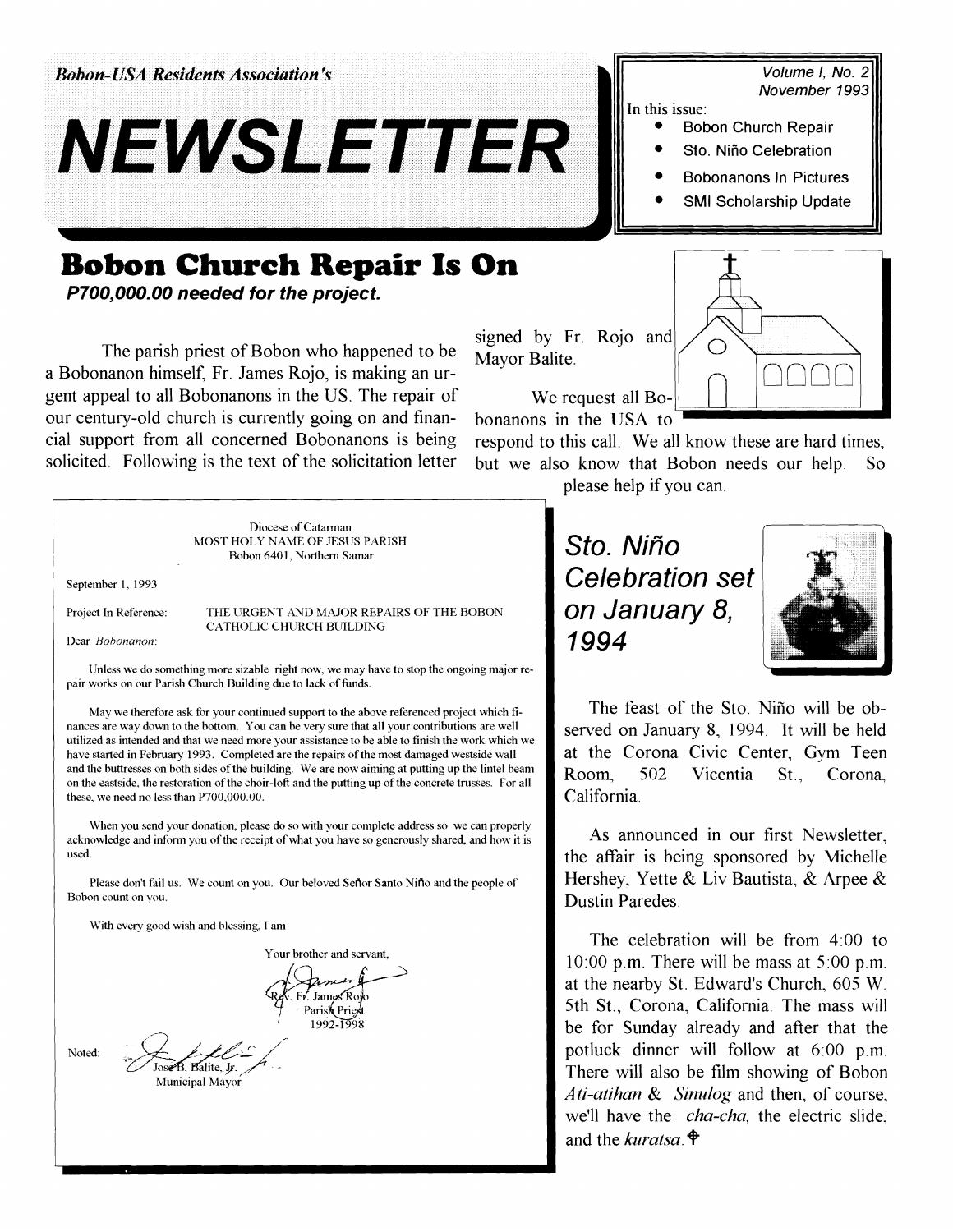## **Bobonanons In Action....**





At the Phoenix fiesta, getting ready for the electric slide? or the Cha-cha?

(L-R) Noel Cornillez, Ber Carpina, Pepit Cornillez, Steve Tobes, Eric del Monte, Totoy Cornillez, Dick Paredes, and Tony Hill belting out their version of An Pagka-urusa during the 2nd annual fiesta on August 8, 1992 at Downey, California.

Bobonanons during their first fiesta celebration on August 10, 1991 at the Mile Square Regional Park, Fullerton, California.



Cha-Cha, anyone? K





Ready, Camera, Action! At the Phoenix Fiesta....



At the Phoenix fiesta. Standing (L-R): Butch Paredes, Totoy Cornillez, Dick Paredes, Nelly Hill, Bobbie Cornillez, Louise Cornillez, Lydee Hershey, Neneng Bautista, Precy Bolhayon, Inat Tobes, Fatima Carpina and Neria Garcia. Seated (L-R): Steve Tobes, Eric del Monte, Ber Carpina, and a guest.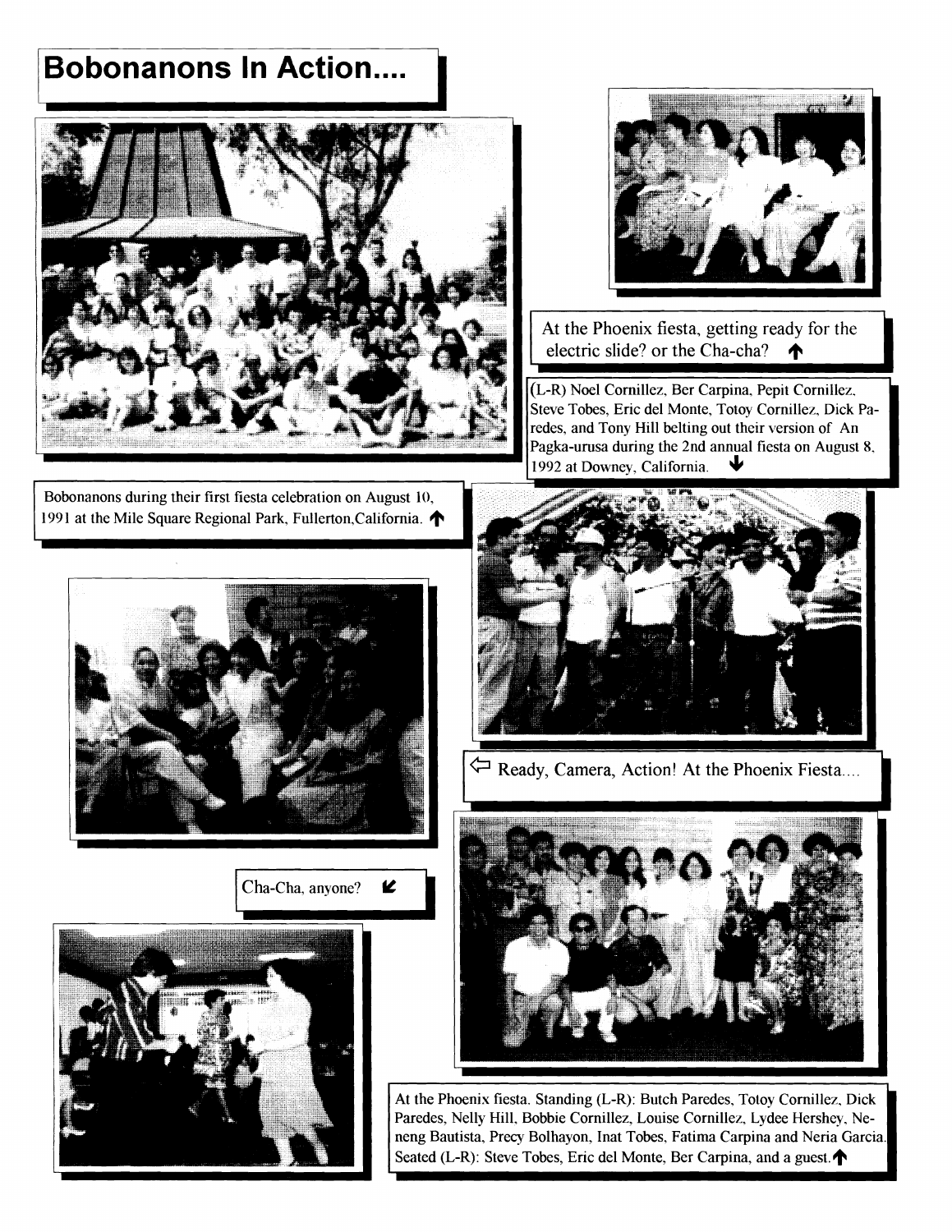## SMl Scholarship Update



Following is a partial list of this year's SMI scholars sponsored by Bobonanons in the USA:

1. Ber & Fatima Carpina:

First Year - Tritolo Monticalvo Second Year - Arlyn Africano

2. Agustin Paredes Educational Foundation:

First Year - Donald Paredes Second Year - Joel Lutao Third Year - Emily Neri Fourth Year - Alejandro Espera

The names of the scholars sponsored by Noel  $\&$ Bobbie Cornillez, Eric del Monte, Elizabeth Gorgonia-Perez, Esper Gorgonia, Leo Gorgonia, and Basilia E. de Jesus will be announced in the next issues of this Newsletter.

In the meantime, the Seno Memorial Institute (SMI) needs some more sponsors. So if you are interested, please call Butch Paredes at (909) 278-8408.





At the Doheney State Beach party on August 15. 1993. Standing (L-R): Leony Antazo, Catherine Antazo, Dick Paredes, Neneng Bautista, Marit Antazo, Bobbie Cornillez. Louise Cornillez, Alice Cornillez. Neneng Purisima, & Susan Ty. Seated (L-R): Orvil Antazo, **Vilma** Taldelore, Butch Paredes. Ing (E-R). Econy Antazo, Catherine Antazo, Dick Farcues, Ne-<br>neng Bautista, Marit Antazo, Bobbie Cornillez, Louise<br>Cornillez, Alice Cornillez, Neneng Purisima, & Susan Ty.<br>Seated (L-R): Orvil Antazo, Vilma Taldelore, Butch



Directions to Corona Civic Center Gym Teen Room: From L.A. via 91 freeway, exit Grand; turn right on Vicentia. From Riverside via 91 freeway, exit Main, turn left on Main, turn right on 6th St., turn right on Vicentia. Directions to St. Edwards Church:

From L.A. via 91 freeway, exit Grand; turn right on W. Grand.

From Riverside via 91 freeway, exit Main, turn left on Main, turn right on 6th St., turn right on W. Grand.

Malipayon nga Pasko ng<br>Ma-inuswagon nga Bag-o nga Twig 1994...